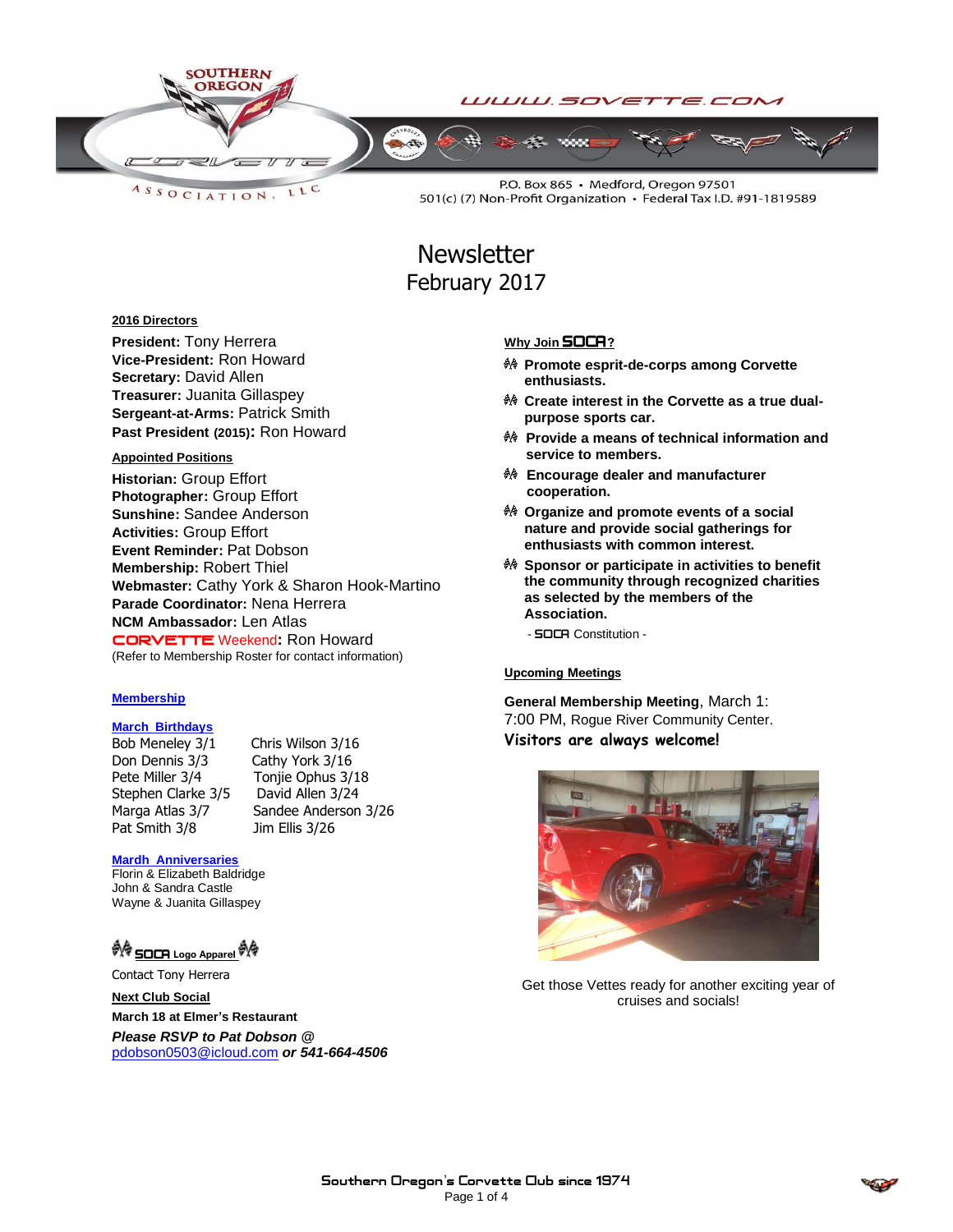# Events & Activities

February 18 – SOCA Social. Elmer's Restaurant, 6:00 P.M. 175 NE Agness Ave., Grants Pass. NOTE: Take Exit 55 on I-5. Turn right at the first stop light. Dave Siddon talk on the SEMA Car Show he and Dan Calvert in Las Vegas.

March 1 – SOCA General Membership Meeting, 7:00 P.M., Rogue River Community Center, Rogue River

March 12 – Daylight Savings Time Begins!

March 18 – SOCA Social. Details TBD

March 20 – First day of Spring…….GET THE CARS READY!!!!!!!

April 5 – SOCA General Membership Meeting, 7:00 P.M., Rogue River Community Center, Rogue River

April 8 – Pear Blossom Parade. Details TBA.

April 14 – 16, Medford Rod & Custom Show. Jackson County Fairgrounds. \$10 adults, \$8 seniors and kids.

April 16 – Easter Sunday

May 3 – SOCA General Membership Meeting, 7:00 P.M., Rogue River Community Center, Rogue River

May 14 – Mother's Day.

May 20 – SOCA Social. Details TBD

May 29 – Memorial Day

June 7- SOCA General Membership Meeting, 7:00 P.M., Rogue River Community Center, Rogue River

June 18 – Father's Day, June 21 – Summer Begins!

June 24 – Rooster Crow Parade, Rogue River. Details TBA

July 5- SOCA General Membership Meeting, Rogue River Community Center, Rogue River

July 14 – 15 CORVETTE WEEKEND!

OTHER EVENTS: July 4 - Eagle Point Parade, Sept. 16 – Lake of the Woods Car Show & December – Grants Pass Christmas Parade. Details TBD

For additional events, information and links, go to the S.O.C.A. website Events Page <http://www.sovette.com/default.asp?pg=activities>

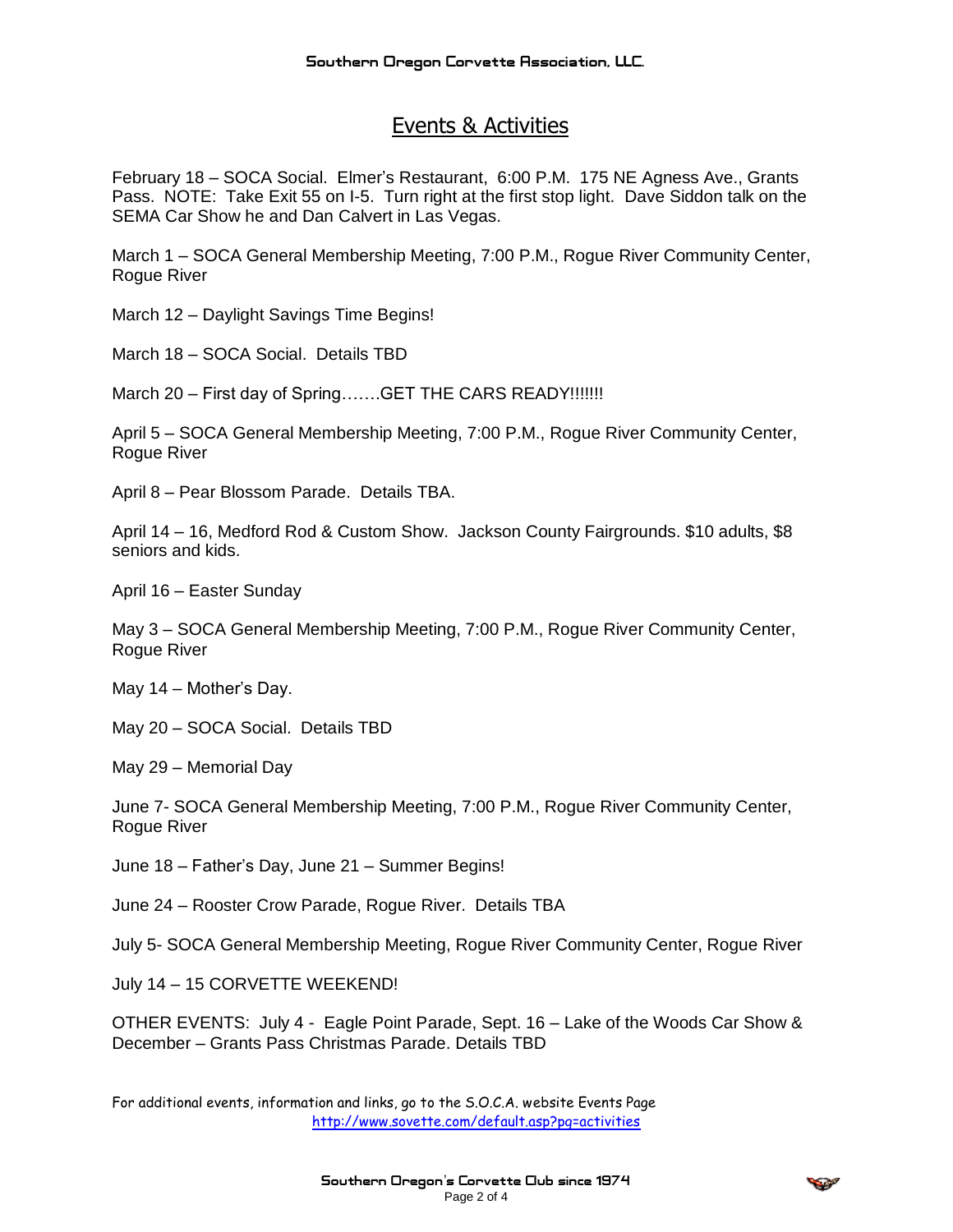

## **Battery Chargers -Light Your Fire by The Vette Nut's**

The automotive battery is the power source that drives every energy consuming component in an automotive system. A poorly maintained, underpowered power source will cause modern and older automotive systems to exhibit both drivability and reliability problems. Most of us gear heads take the battery in our cars for granted. We do not usually pay much attention to our trusty old battery until it fails. This lack of concern is due in part to the reliability of the modern car battery.

Automotive batteries provide a nominal 12-volt potential difference by connecting six galvanic cells in series. Each cell provides 2.1 volts for a total of 12.6 volt at full charge. Lead-acid batteries are made up of plates of lead and separate plates of lead dioxide, which are submerged into an electrolyte solution of about 35% sulfuric acid and 65% water. This causes a chemical reaction that releases electrons, allowing them to flow through conductors to produce electricity. As the battery discharges, the acid of the electrolyte reacts with the materials of the plates, changing their surface to lead sulfate. When the battery is recharged, the chemical reaction is reversed: the lead sulfate reforms into lead oxide and lead. With the plates restored to their original condition, the process may now be repeated.

In normal automotive service the vehicle's engine-driven alternator powers the vehicle's electrical systems and restores charge used from the battery during engine cranking. When installing a new battery or recharging a battery that has been accidentally discharged completely, one of several different methods can be used to charge it. The most gentle of these is called trickle charging. Other methods include slow-charging and quick-charging, the latter being the harshest.

Some manufacturers include a built-in hydrometer to show the state of charge of the battery. This acrylic "eye" has a float immersed in the electrolyte. When the battery is charged, the specific gravity of the electrolyte increases (since all the sulfate ions are in the electrolyte, not combined with the plates), and the colored top of the float is visible in the window.

When the battery is discharged (or if the electrolyte level is too low), the float sinks and the window appears yellow (or black). The built-in hydrometer only checks the state of charge of one cell and will not show faults in the other cells. In a non-sealed battery each of the cells can be checked with a portable or hand-held hydrometer. Batteries will last longer if not stored in a discharged state.

Sulfation occurs when a battery is not fully charged, and the longer it remains in a discharged state the harder it is to overcome the sulfation. This may be overcome with slow, low-current (trickle) charging. Sulfation is due to formation of large, non-conductive lead sulfate crystals on the plates; lead sulfate formation is part of each cycle, but in the discharged condition the crystals become large and block passage of current through the electrolyte.

Ok now that we have somewhat of a handle on the basics we can come up with some simple solutions to your lack of attention to this very important component in the automotive system. If your special ride is a garage or trailer queen it is probably hidden away in the garage under a protective cocoon. Lack of exercise and long storage periods will cause the best of batteries to loose most of their oomph. Unless you enjoy replacing batteries on a regular basis you need to find a way to rejuvenate that power box.

**CTEK Battery charger -** The MULTI US 3300 is a versatile and compact battery charger designed to easily charge and maintain all types of vehicles batteries including Optima gel type batteries. The charger features a special cold mode that enables you to charge a battery during cold winters days without problems.

The MULTI US 3300 has a water resistant and weatherproof design that enables its use in damp environments. In our test we hooked up the multi 3300 to a discharged 650 amp marine battery starting battery. The hookup was easy, red alligator clip to positive terminal and black alligator clip to negative terminal. No rocket science here.

The battery initially measured 12.2 volts, after about 12 hours of charging a fully charged indicator light was displayed on the unit. We liked the



chargers small size, simplicity and weather resistant design. The only tradeoff is the long charging time. The unit is manufactured in Sweden and is priced at about \$115.